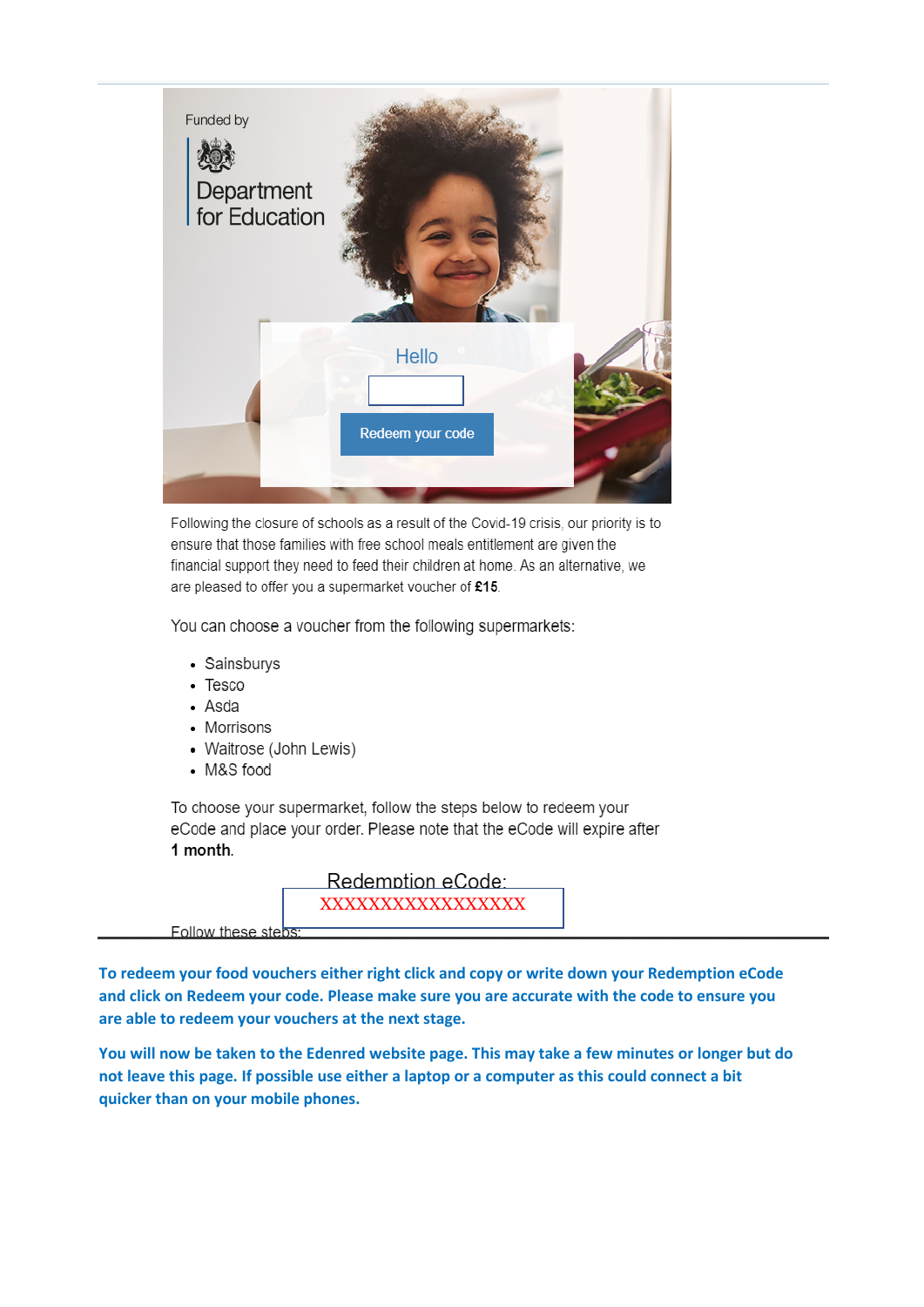

## Please wait

You are being held in a queue. The average waiting time yesterday was under 30 minutes - thank you for your patience.

This site is available 24 hours, 7 days a week.

Please do not refresh this page as this will affect your position in the queue.

The page will automatically reload in approximately  $\,$  9  $\,$  seconds

Copyright © Edenred 2020 | Privacy Policy | Terms and Conditions | FAQ's



Once you have connected to the website you will see the screen below.

Now paste or type your Redemption eCode into the box called enter unique code and click on redeem





Copyright © Edenred 2020 | Privacy Policy | Terms and Conditions | FAQ's

 $w\overline{=}$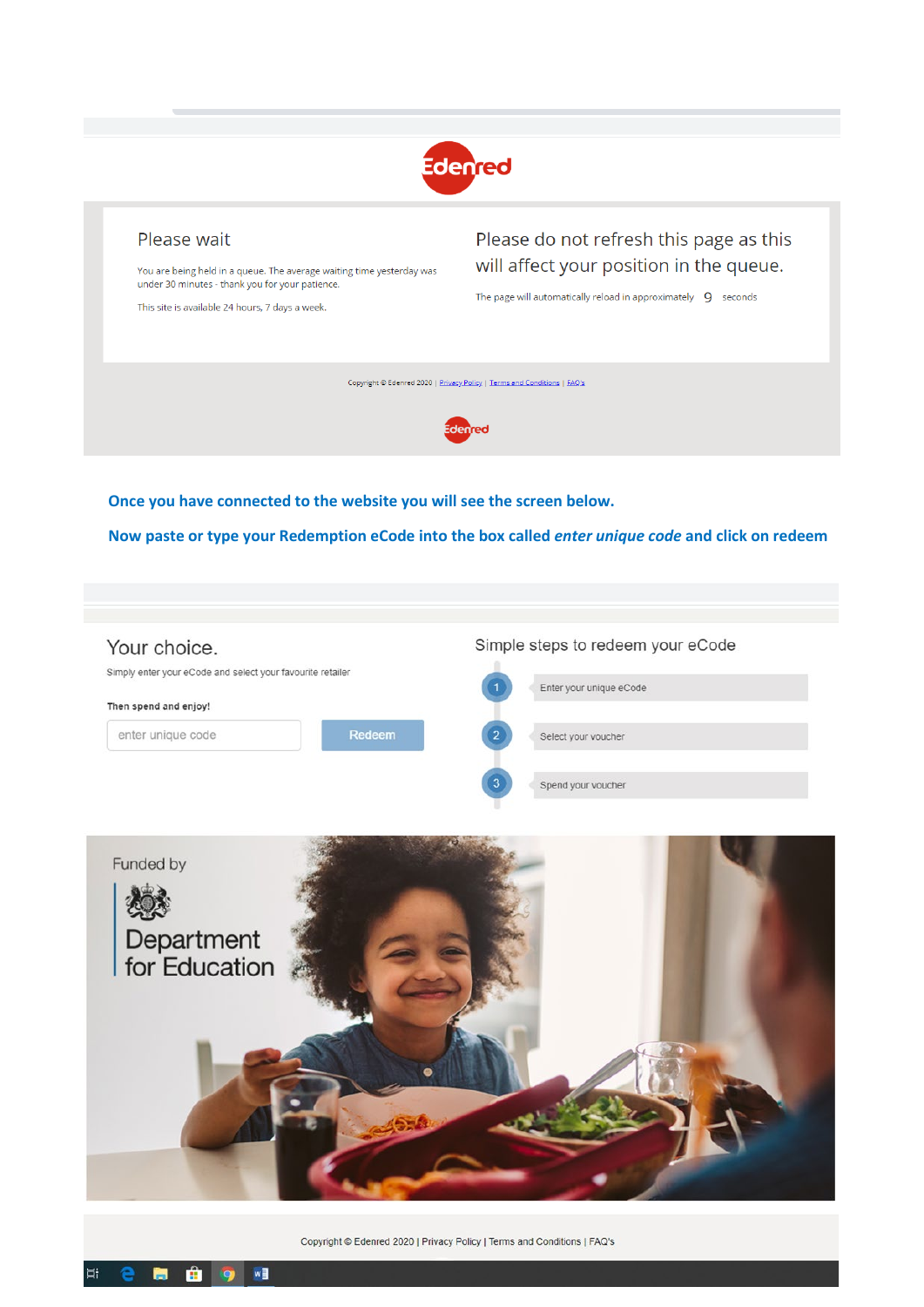**A pop-up will then come onto your screen asking if you want to start shopping – click on start shopping.**

**You will now see the screen below. The screen shows you how much the voucher is for in the top right hand side of the screen.**

**Above that you can see a tab that says Add more codes. This allows you to add as many voucher codes as you would like to redeem in one go instead of doing one at a time.**

**Once you have added all the codes click on the store that you want the eGift card for and click on checkout**



**You will then see the screen below.**

**At the bottom of the screen you will see a box that asks you to add value – this is the amount that you have in your basket summary. If you have redeemed 1 voucher then it is £15.00 if it is 2 x vouchers then £30.00 and so on.**

**Once you have done this click on add to basket**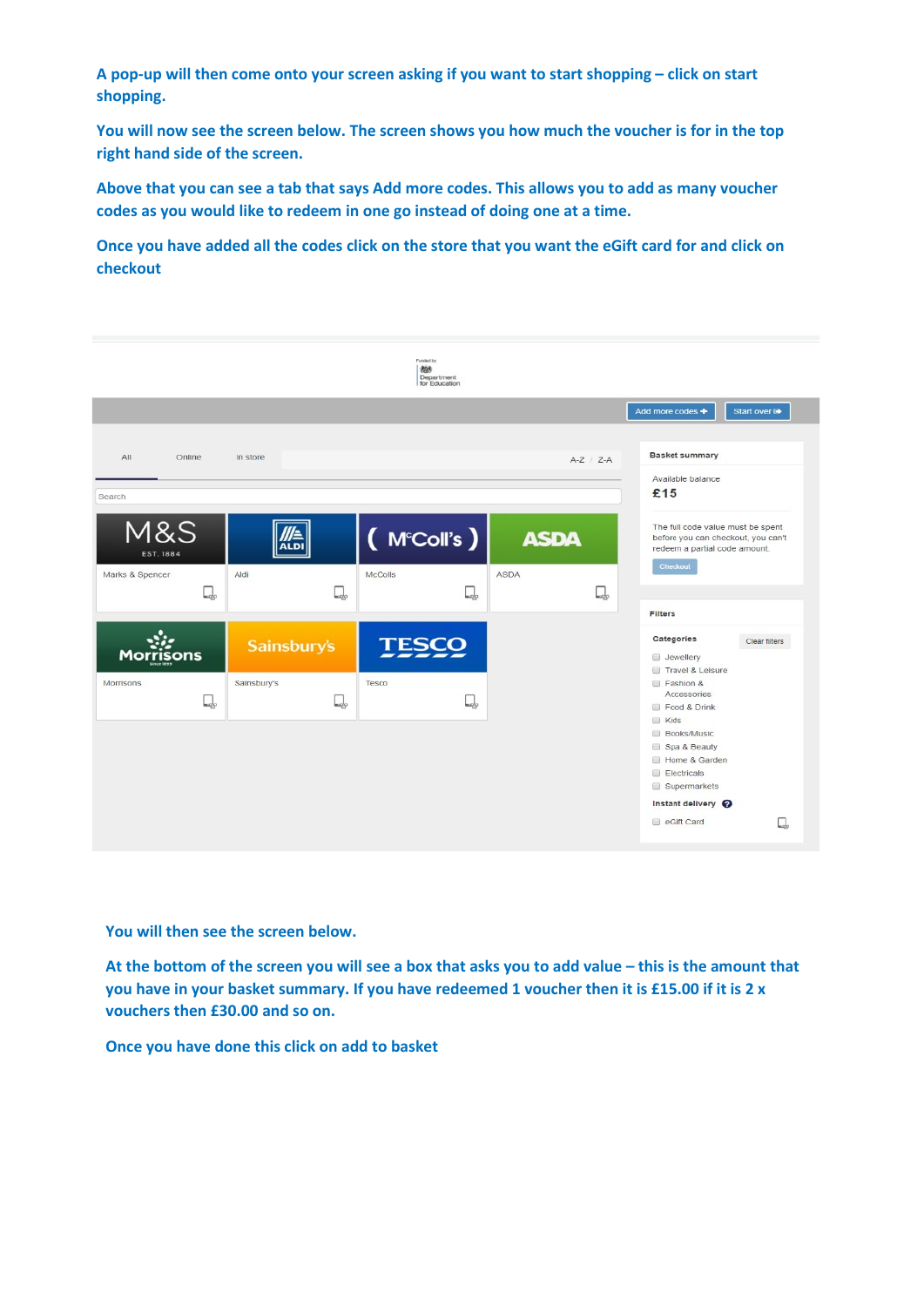|                                                                                                                                                                                                                                                          | × |
|----------------------------------------------------------------------------------------------------------------------------------------------------------------------------------------------------------------------------------------------------------|---|
| <b>Reward Type</b>                                                                                                                                                                                                                                       |   |
|                                                                                                                                                                                                                                                          |   |
| ◉ eGift Card                                                                                                                                                                                                                                             |   |
| <b>Description</b>                                                                                                                                                                                                                                       |   |
| Tesco offers customers an extensive range of products & services with half of the UK<br>adult population shopping in Tesco every month. Tesco Giftcards can be redeemed at<br>over 3,000 UK stores. Customers receive clubcard points on redemption too! |   |
| For redemption terms and conditions, and to find your nearest store visit<br>http://www.tesco.com/giftcard/                                                                                                                                              |   |
| These gift cards are redeemable in UK stores only, however                                                                                                                                                                                               |   |
| you cannot use your Tesco Gift Card/eGift online to buy groceries, books or<br>clothing. Cards cannot be used at petrol stations.                                                                                                                        |   |
| View site                                                                                                                                                                                                                                                |   |
| <b>Restrictions</b>                                                                                                                                                                                                                                      |   |
| <b>Terms and Conditions</b>                                                                                                                                                                                                                              |   |
| Please refer to the retailer's website for full voucher and card redemption terms and<br>conditions                                                                                                                                                      |   |
| Value                                                                                                                                                                                                                                                    |   |
| Min of £1 - in multiples of £1<br>1                                                                                                                                                                                                                      |   |
| Add to basket<br>Close                                                                                                                                                                                                                                   |   |
|                                                                                                                                                                                                                                                          |   |

## **You will then see the screen below.**

**You will need to fill in all your details in the delivery details section and click on redeem**

|                                    |                                                                          |                                      |               | Start over @                |
|------------------------------------|--------------------------------------------------------------------------|--------------------------------------|---------------|-----------------------------|
|                                    | $\overline{1}$<br>MY BASKET                                              | $\overline{2}$<br>ORDER CONFIRMATION |               |                             |
| Items in your basket               |                                                                          |                                      |               |                             |
| Tesco<br>TESCO<br>Q,<br>eGift Card |                                                                          |                                      |               | <b>自 Remove Item</b><br>£15 |
| <b>Basket summary</b>              |                                                                          | Delivery details                     |               |                             |
| Basket total                       | Remaining balance                                                        |                                      |               |                             |
| £15                                | £0                                                                       | First name*                          | First name    |                             |
|                                    |                                                                          | Last name <sup>+</sup>               | Last name     |                             |
|                                    | Continue shopping                                                        | Email*                               | Email         |                             |
|                                    |                                                                          | Confirm Email*                       | Confirm Email |                             |
|                                    |                                                                          | Telephone                            | Telephone     |                             |
|                                    |                                                                          | Mobile <sup>*</sup>                  | Mobile        |                             |
|                                    |                                                                          |                                      |               | Redeem →                    |
|                                    |                                                                          |                                      |               |                             |
|                                    | Copyright @ Edenred 2020   Privacy Policy   Terms and Conditions   FAQ's |                                      |               |                             |
|                                    |                                                                          | Edenred                              |               |                             |